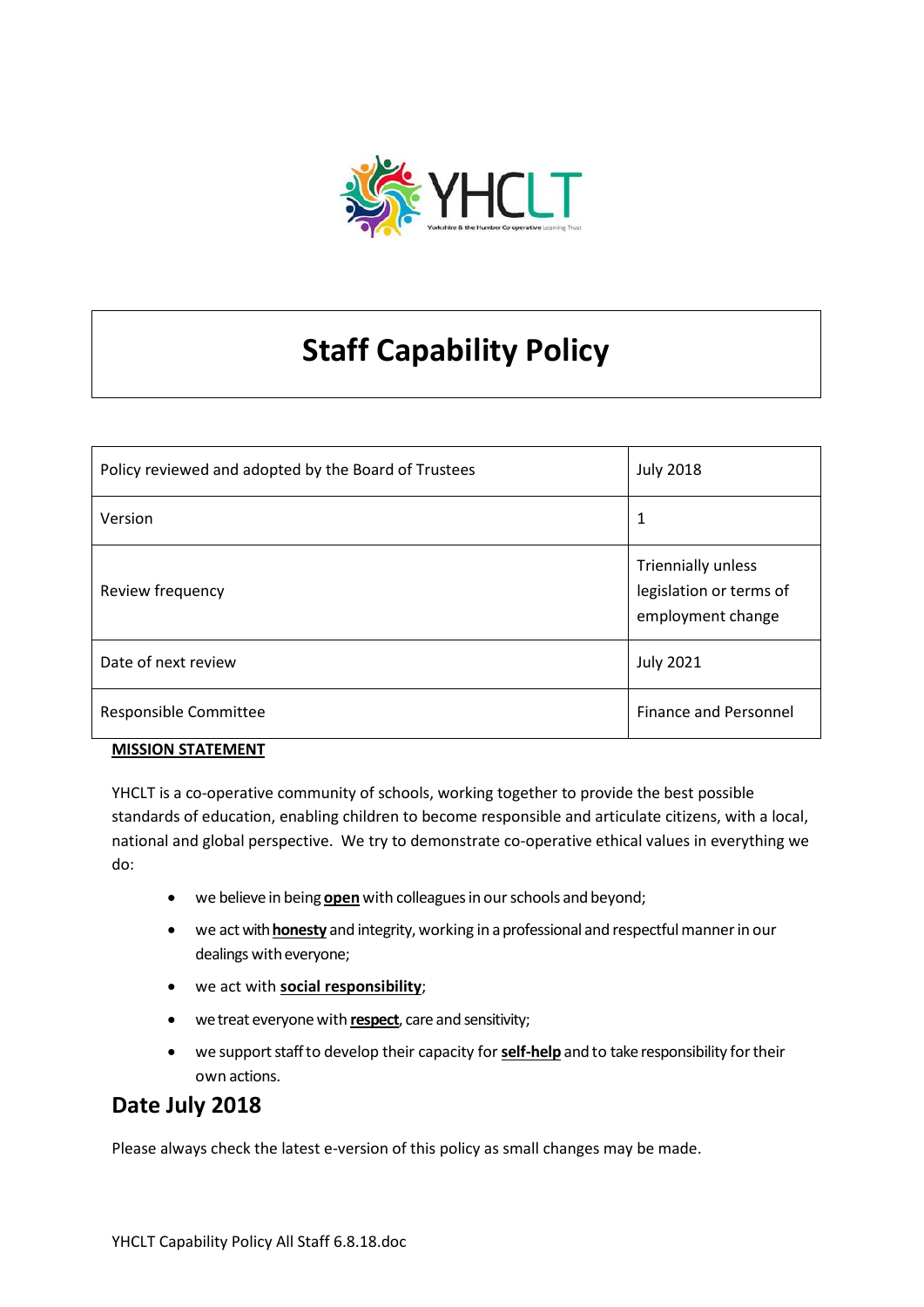## **Table of Contents**

| Purpose<br>3<br>Application of the policy<br>3<br><b>Start of Formal capability</b><br>3<br>The Capability Procedure<br>4<br>Formal capability meeting<br>4<br>Stage 1: Monitoring and review period following a formal capability meeting<br>6<br>Stage 2: Formal review meeting<br>6<br>Final Formal Review meeting (if applicable)<br>7<br>Error! Bookmark not defined.<br>Decision to dismiss<br>Dismissal<br>$\overline{7}$<br>Appeal<br>8<br>General Principles Underlying This policy<br>9<br>ACAS Code of Practice on Disciplinary and Grievance Procedures<br>9<br>Confidentiality<br>9<br><b>Consistency of Treatment and Fairness</b><br>9<br>Definitions<br>9<br>Delegation<br>9<br>Grievances<br>9<br>Sickness<br>9 | Policy for Dealing with Capability Issues | 3 |
|----------------------------------------------------------------------------------------------------------------------------------------------------------------------------------------------------------------------------------------------------------------------------------------------------------------------------------------------------------------------------------------------------------------------------------------------------------------------------------------------------------------------------------------------------------------------------------------------------------------------------------------------------------------------------------------------------------------------------------|-------------------------------------------|---|
|                                                                                                                                                                                                                                                                                                                                                                                                                                                                                                                                                                                                                                                                                                                                  |                                           |   |
|                                                                                                                                                                                                                                                                                                                                                                                                                                                                                                                                                                                                                                                                                                                                  |                                           |   |
|                                                                                                                                                                                                                                                                                                                                                                                                                                                                                                                                                                                                                                                                                                                                  |                                           |   |
|                                                                                                                                                                                                                                                                                                                                                                                                                                                                                                                                                                                                                                                                                                                                  |                                           |   |
|                                                                                                                                                                                                                                                                                                                                                                                                                                                                                                                                                                                                                                                                                                                                  |                                           |   |
|                                                                                                                                                                                                                                                                                                                                                                                                                                                                                                                                                                                                                                                                                                                                  |                                           |   |
|                                                                                                                                                                                                                                                                                                                                                                                                                                                                                                                                                                                                                                                                                                                                  |                                           |   |
|                                                                                                                                                                                                                                                                                                                                                                                                                                                                                                                                                                                                                                                                                                                                  |                                           |   |
|                                                                                                                                                                                                                                                                                                                                                                                                                                                                                                                                                                                                                                                                                                                                  |                                           |   |
|                                                                                                                                                                                                                                                                                                                                                                                                                                                                                                                                                                                                                                                                                                                                  |                                           |   |
|                                                                                                                                                                                                                                                                                                                                                                                                                                                                                                                                                                                                                                                                                                                                  |                                           |   |
|                                                                                                                                                                                                                                                                                                                                                                                                                                                                                                                                                                                                                                                                                                                                  |                                           |   |
|                                                                                                                                                                                                                                                                                                                                                                                                                                                                                                                                                                                                                                                                                                                                  |                                           |   |
|                                                                                                                                                                                                                                                                                                                                                                                                                                                                                                                                                                                                                                                                                                                                  |                                           |   |
|                                                                                                                                                                                                                                                                                                                                                                                                                                                                                                                                                                                                                                                                                                                                  |                                           |   |
|                                                                                                                                                                                                                                                                                                                                                                                                                                                                                                                                                                                                                                                                                                                                  |                                           |   |
|                                                                                                                                                                                                                                                                                                                                                                                                                                                                                                                                                                                                                                                                                                                                  |                                           |   |
|                                                                                                                                                                                                                                                                                                                                                                                                                                                                                                                                                                                                                                                                                                                                  |                                           |   |
|                                                                                                                                                                                                                                                                                                                                                                                                                                                                                                                                                                                                                                                                                                                                  |                                           |   |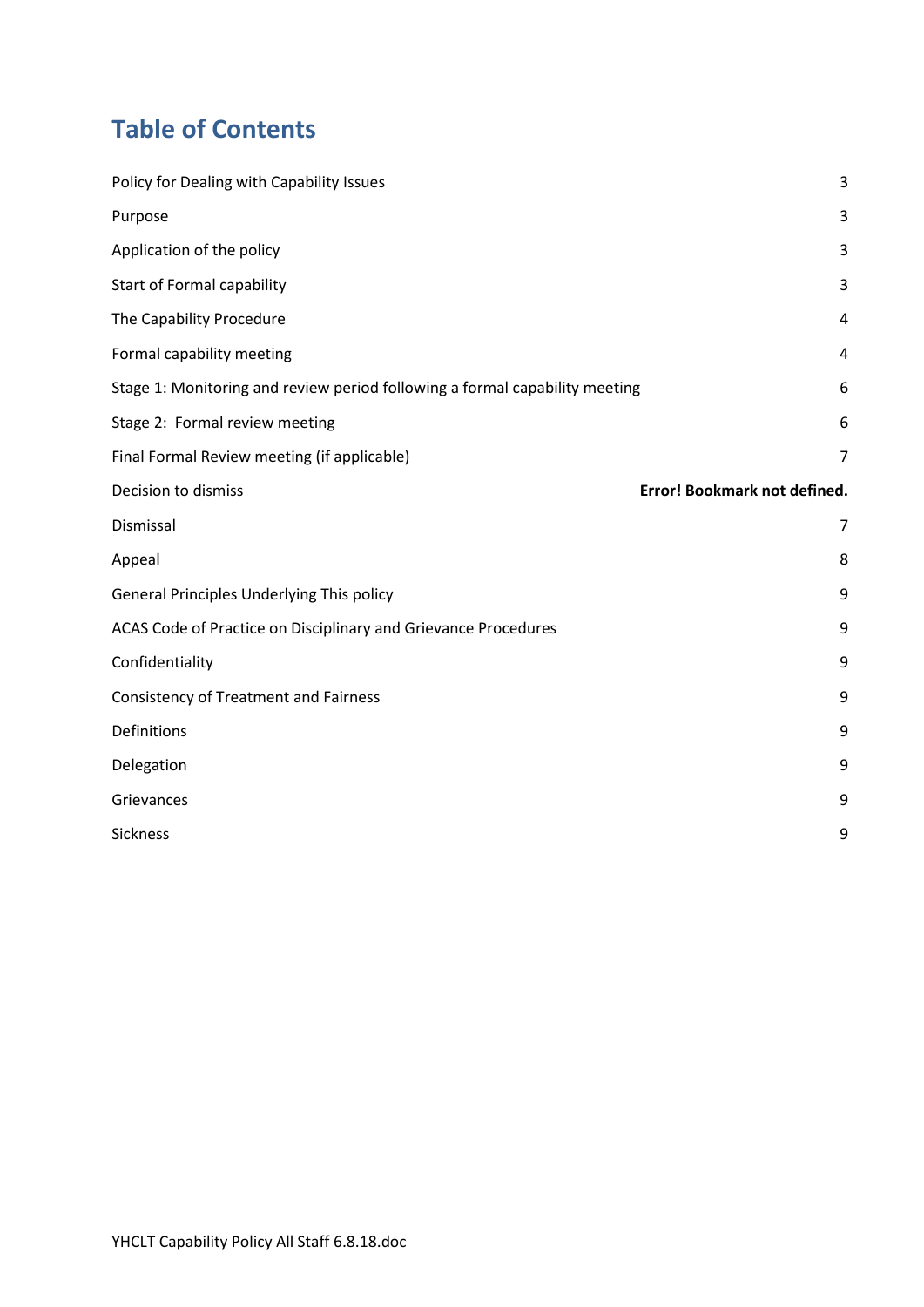#### <span id="page-2-0"></span>**Policy for Dealing with Capability Issues**

- 1. The Yorkshire and the Humber Co-operative Learning Trust (YHCLT) Board of Trustees adopted this policy in January 2017 in consultation with the trade unions.
- 2. It will be reviewed annually and a report at high level of the number of cases will be considered to the Trust board (and copied to trade unions) in line with the Equality Act 2010, as part of routine monitoring.

#### **Introduction**

- 3. Schools and local authorities must have a policy, covering all staff, which deals with lack of capability. This policy applies to all staff at Yorkshire and the Humber Co-operative Learning Trust (YHCLT) other than newly qualified teachers during their first year of teaching.
- 4. The policy sets out the formal capability procedure and reflects the ACAS Code of Practice on disciplinary and grievance procedures. For teachers, it replaces the statutory guidance "Capability Procedures for Teachers" that was issued in July 2000.

#### <span id="page-2-1"></span>**Purpose**

5. This policy sets out the arrangements that will apply when members of staff fall below the levels of competence that are expected of them.

#### <span id="page-2-2"></span>**Principles**

- 6. Prior to final approval by the YHCLT Board this policy has been the subject of consultation with unions and professional associations; their suggested amendments have been taken into consideration and changes made where they can be agreed.
- 7. The school is committed to ensuring equality of treatment and fairness in the operation of the capability procedure in line with the Equality Act 2010.

#### **Application of the policy**

8. This policy sets out the formal capability procedure and applies only to members of staff (including the Head) about whose performance there are serious concerns that the appraisal process has been unable to address.

#### <span id="page-2-3"></span>**Start of Formal capability**

9. If during the course of the appraisal process, concerns have arisen with regard to a member of staff's performance that have not been addressed by the appraisal process, the member of staff will be informed in a review meeting and notified in writing that the appraisal system

YHCLT Capability Policy All Staff 6.8.18.doc 3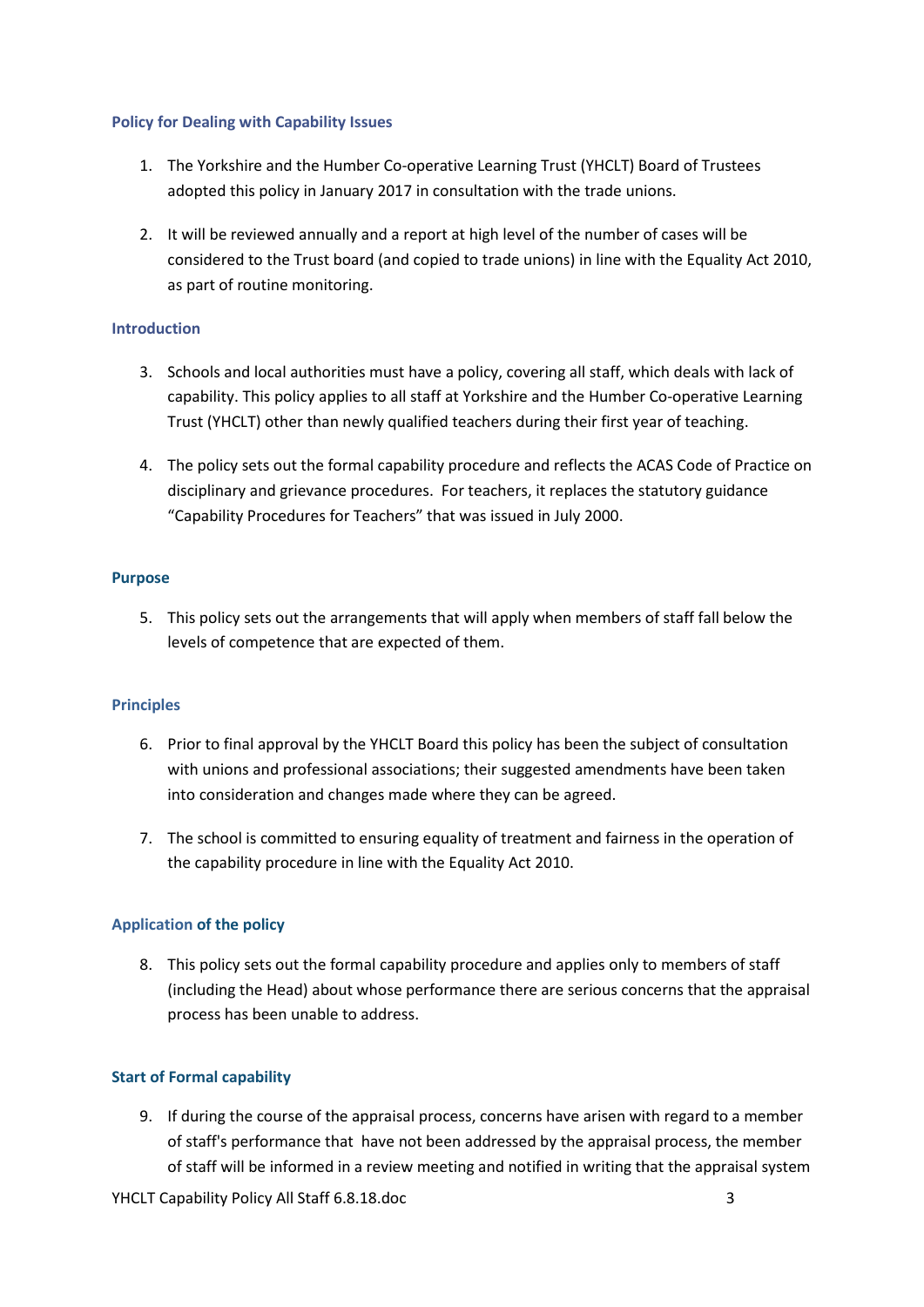will no longer apply and that their performance will be managed under the capability procedure. The member of staff will be invited to a formal capability meeting and recommended to bring a union representative or colleague. The capability procedure will be conducted in accordance with this policy.

#### <span id="page-3-0"></span>**The Capability Procedure**

- 10. At least five working days' notice will be given of the formal capability meeting. The notification will contain sufficient information about the concerns about performance and their possible consequences to enable the member of staff to prepare to answer the case at a formal capability meeting. It will also contain copies of any written evidence; the details of the time and place of the meeting; and will advise the member of staff of their right to be accompanied by a companion who may be a colleague, a trade union official, or an accredited trade union representative . If the trade union official is not available for the meeting an alternative date and time will be offered within 5 working days of the original date. In the event of the Trade Union representative still being unable to attend, the meeting will proceed on the second date offered and the member of staff will be encouraged to invite an alternative Trade Union representative or colleague.
- 11. Several types of meeting take place through out the capability process as follows:
	- a. The Formal Capability meeting to determine at the beginning of the process whether to start a formal improvement programme of support and monitoring.
	- b. Formal Capability Review Meetings at least two or three reviews take place throughout the improvement programme - to review progress and outcomes of the support offered to reach a 'good' standard of performance. If appropriate warnings may be issued if improvement is unsatisfactory.
	- c. The Capability Hearing if improvement has not been evident or is not sustained then the end of the process could lead to a hearing to consider whether, in all the circumstances, dismissal maybe the outcome. Alternatively the next steps if dismissal is not decided.

#### <span id="page-3-1"></span>**Formal capability meeting**

12. This meeting is intended to establish the facts at the commencement of the process. It will be conducted by the CEO/Executive Head (for Head capability meetings) the Head or delegated manager (for other members of staff*).* The meeting allows the member of staff, accompanied by a trade union representative or workplace colleague if they wish, to respond to concerns about their performance and to make any relevant representations. This may provide new information or a different context to the information/evidence already collected.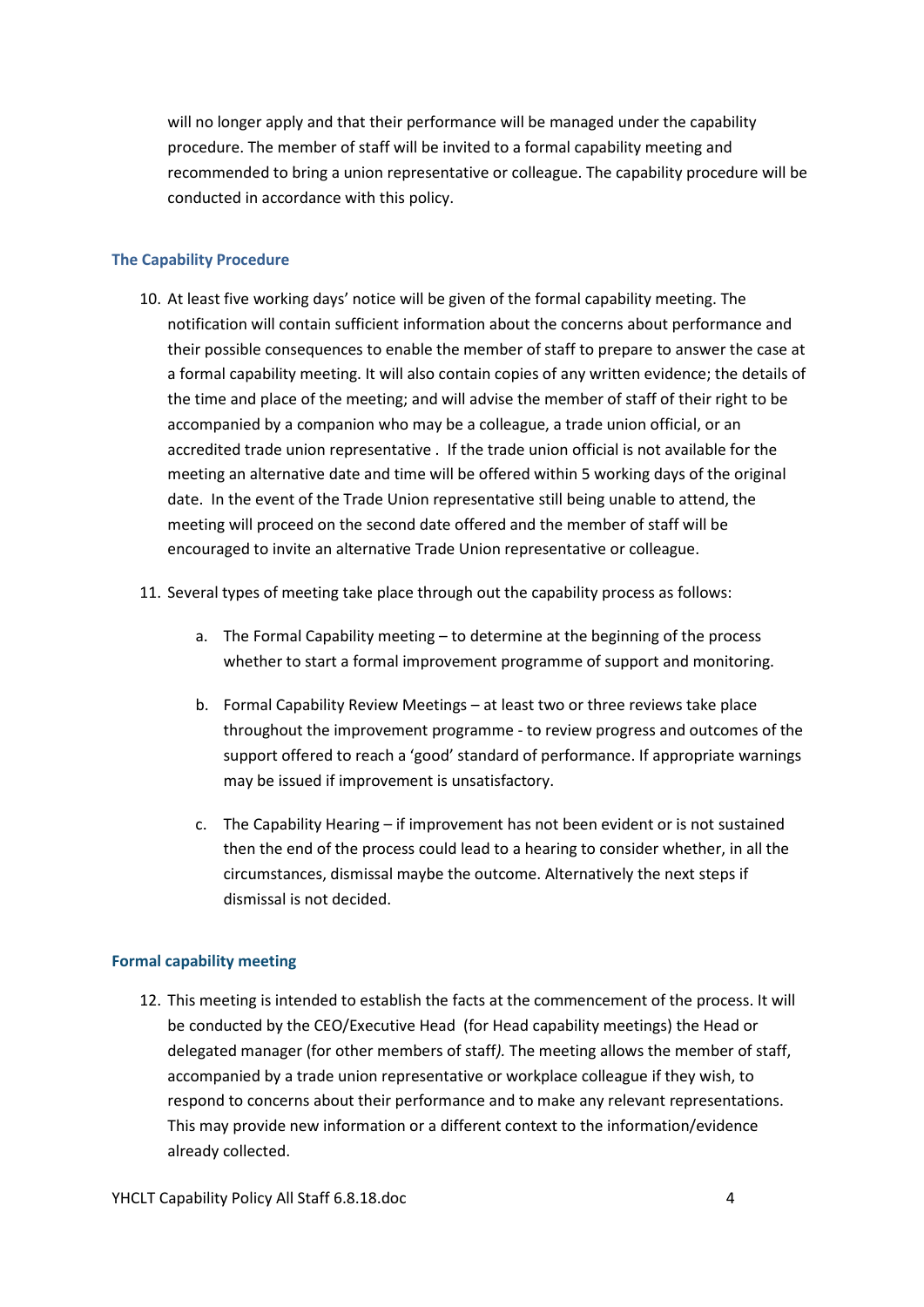- 13. The person conducting the meeting may conclude that there are insufficient grounds for pursuing the capability issue and that it would be more appropriate to continue to address the remaining concerns through the appraisal process. In such cases, the capability procedure will not commence. The person conducting the meeting may also adjourn the meeting for example if they decide that further investigation is needed, or that more time is needed in which to consider any additional information.
- 14. In other cases, the meeting will continue. During the meeting, or any other meeting which could lead to a formal warning being issued, the person conducting the meeting will:
	- a. identify the professional shortcomings, for example for teachers, they may identify which of the standards expected of teachers are not being met;
	- b. give clear guidance on what the member of staff needs to do to reach the improved standard of performance so that they can be removed from formal capability procedures (this may include the setting of new objectives focused on the specific weaknesses that need to be addressed, any success criteria that might be appropriate and the evidence that will be used to assess whether or not the necessary improvement has been made);
	- c. discuss training needs and any offer support that will be available to help the member of staff improve their performance, including the offer of external counselling;
	- d. set out the timetable for improvement and explain how performance will be monitored and reviewed. The timetable will depend on the circumstances of the individual case but in straightforward cases could be between eight and ten weeks. (NB The period of time allowed must be reasonable and proportionate, but not excessively long, and must provide sufficient opportunity for an improvement to take place, taking into account any seasonal work patterns);

and

- e. warn the member of staff formally that failure to improve within the set period could ultimately lead to dismissal. In very serious cases, this warning could be a final written warning.
- 15. Notes will be taken of formal meetings and a copy sent to the member of staff; a copy will also be sent to their companion or trade union representative, where the member of staff has requested this. Where a warning is issued, the member of staff will be informed in writing of the matters covered in the bullet points above and given information about the timing and handling of the review stage and the procedure and time limits for appealing against the warning.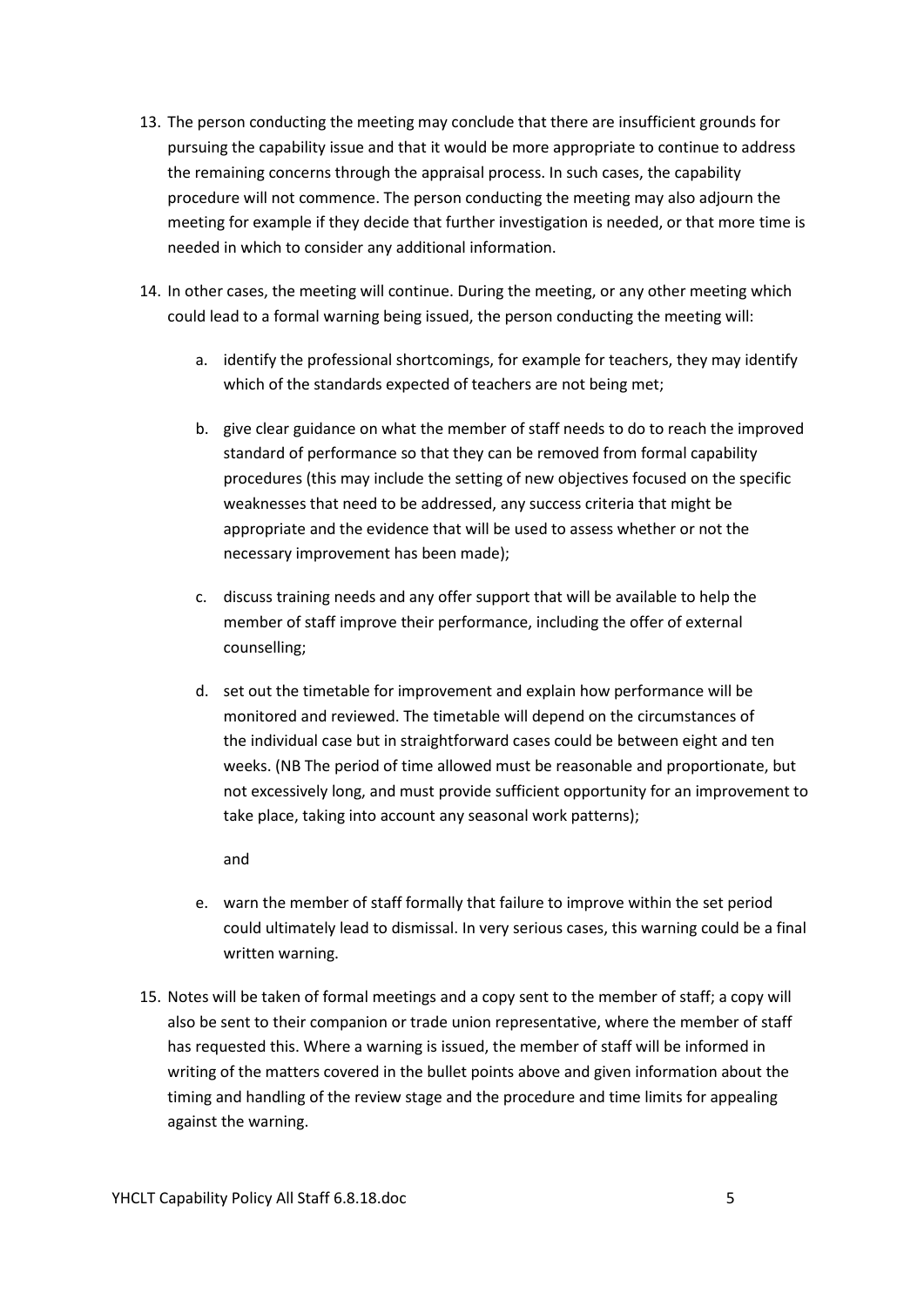#### <span id="page-5-0"></span>**Stage 1: Monitoring and review period following a formal capability meeting**

16. A performance monitoring and review period will follow the formal capability meeting. Formal monitoring, evaluation, guidance and support will continue during this period. Following this period, the member of staff will be invited to a formal review meeting, unless they were issued with a final written warning, in which case they will be invited to a decision meeting (see below).

#### <span id="page-5-1"></span>**Stage 2: Formal review meeting**

- 17. As with the formal capability meeting, at least five working days' notice will be given and the notification will give details of the time and place of the meeting and will advise the member of staff of their right to be accompanied by a companion who may be a colleague, a trade union official, or an accredited trade union representative . The first formal review meeting will normally take place between four and six weeks after the formal capability meeting. If the trade union official is not available for the meeting an alternative date and time will be offered within 5 working days' of the original date. In the event of the Trade Union representative still being unable to attend, the meeting will proceed on the second date offered and the member of staff will be encouraged to invite an alternative Trade Union representative or colleague.
- 18. If the person conducting the meeting is satisfied that the member of staff has made sufficient improvement, the capability procedure will cease and the appraisal process will restart. In other cases:
- 19. If some progress has been made and there is confidence that more is likely, it may be appropriate to extend the monitoring and review period;
- 20. If no, or insufficient improvement has been made during the monitoring and review period, the member of staff will receive a final written warning.
- 21. As before, notes will be taken of formal meetings and a copy sent to the member of staff and their companion or representative, where the member of staff has requested this. The final written warning will mirror any previous warnings that have been issued. Where a final warning is issued, the member of staff will be informed in writing that failure to achieve an acceptable standard of performance (within the set timescale), may result in dismissal and given information about the handling of the further monitoring and review period and the procedure and time limits for appealing against the final warning. The member of staff will be invited to a decision meeting. The further monitoring and review period will normally be between four and six weeks and a final decision meeting will take place at the end of this period.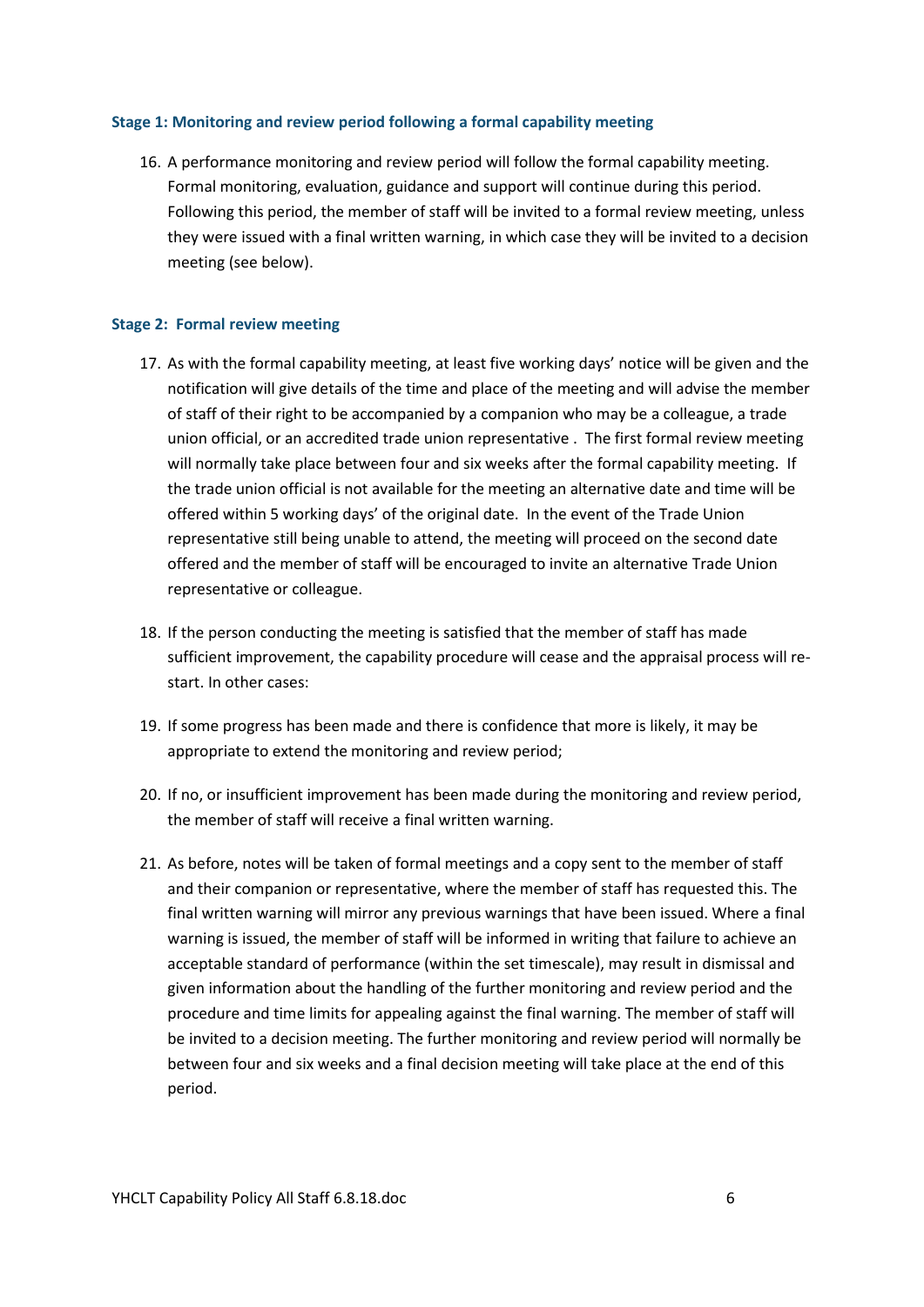#### <span id="page-6-0"></span>**Final Formal Review meeting (if applicable)**

22. As with previous formal meetings, at least five days' notice will be given. The notification will give details of the time and place of the meeting and will advise the member of staff of their right to be accompanied by a companion who may be a colleague, a trade union official, or an accredited trade union representative . If the trade union official is not available for the meeting an alternative date and time will be offered within 5 working days' of the original date. In the event of the Trade Union representative still being unable to attend, the meeting will proceed on the second date offered and the member of staff will be encouraged to invite an alternative Trade Union representative or colleague.If an acceptable standard of performance has been achieved during the further monitoring and review period, the capability procedure will end and the appraisal process will re-start.

#### **Stage 3: Capability Hearing**

- 23. If performance remains unsatisfactory at the end of the improvement progamme, a Capability Hearing will be convened with 5 working days' notice. The panel will consider the action to be taken, if any, following a full review of all the evidence and after hearing from the employeed concerned or their representative. The outcomes could be:
	- a. that the member of staff should be dismissed on the grounds of lack of capability.
	- b. that insufficient support and professional development has been provided and the improvement programme be extended by a limited time of up to 4 weeks.
	- c. that there is insufficient evidence of the employee's incapability to justify dismissal and further clarification is required. In this case the hearing will be postponed pending the receipt of further information.
- 24. If the trade union official is not available for the meeting an alternative date and time will be offered within 5 working days' of the original date. In the event of the Trade Union representative still being unable to attend, the meeting will proceed on the second date offered and the member of staff will be encouraged to invite an alternative Trade Union representative or bring a colleague.

#### <span id="page-6-1"></span>**Dismissal**

25. If the decision to dismiss has been taken, the (TBC) will dismiss the member of staff with notice.The member of staff will be informed as soon as possible of the reasons for the dismissal the date on which the employment contract will end, the appropriate period of notice and their right of appeal.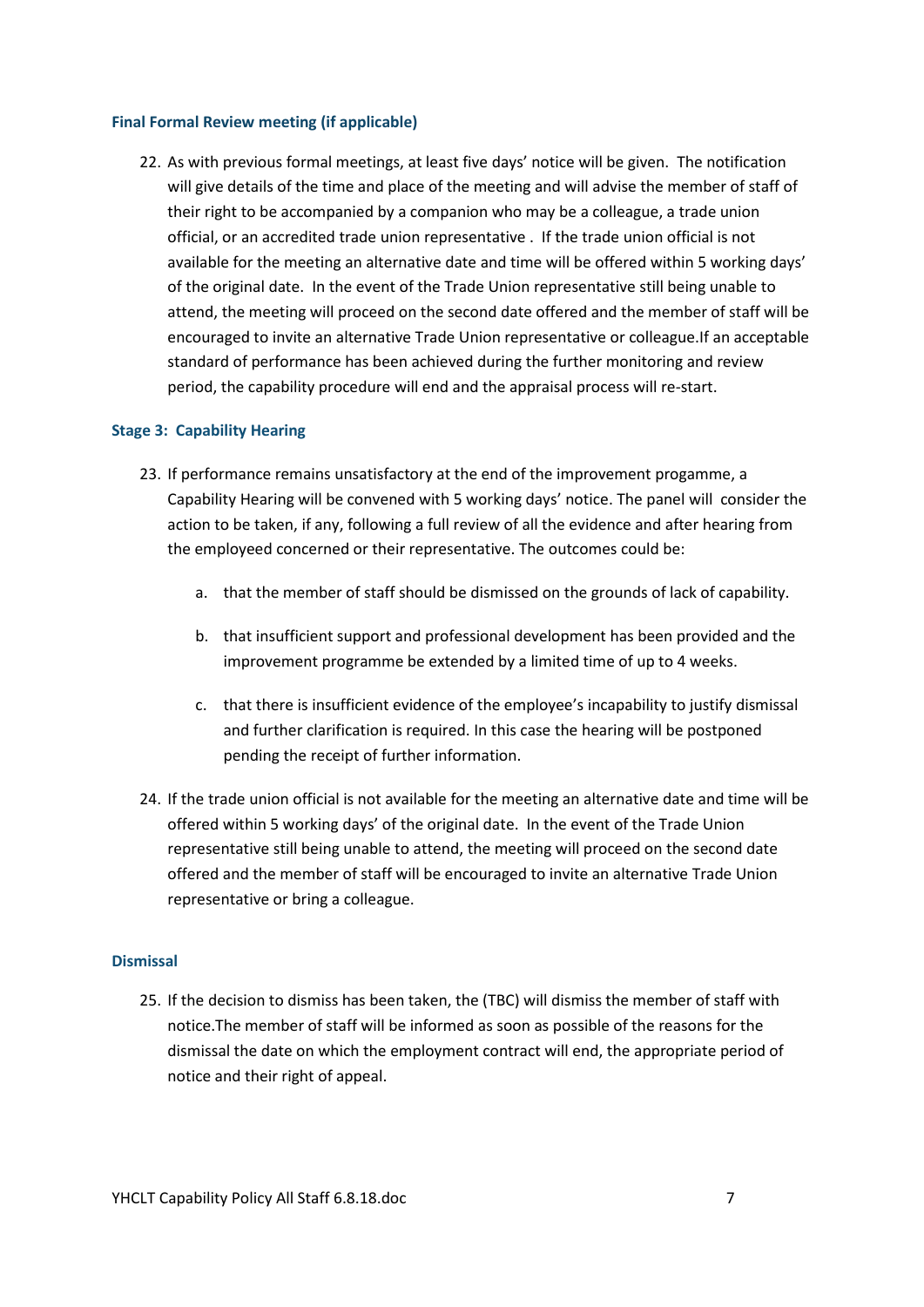#### <span id="page-7-0"></span>**Appeal**

- 26. If a member of staff feels that a decision to dismiss them, or other action taken against them at earlier review meetings is wrong or unjust, they may appeal in writing against the decision within five working days of the decision, setting out at the same time the grounds for appeal. Appeals will be heard without unreasonable delay and, where possible, at an agreed time and place. The same arrangements for notification and right to be accompanied by a union representative or workplace colleague will apply as with formal capability and review meetings and, as with other formal meetings, notes will be taken and a copy sent to the member of staff, with a copy to their representative if they request it.
- 27. The appeal will be dealt with impartially and, wherever possible, by a panel made up of 3 who are at least one management level higher than those on the panel who made the original decision. The panel will be made up of senior managers and/or the CEO or Trustees in line with the scheme of delegation who have not previously been involved in the case.
- 28. The member of staff and their companion or representative, where the member of staff has requested this, will be informed in writing of the results of the appeal hearing as soon as possible.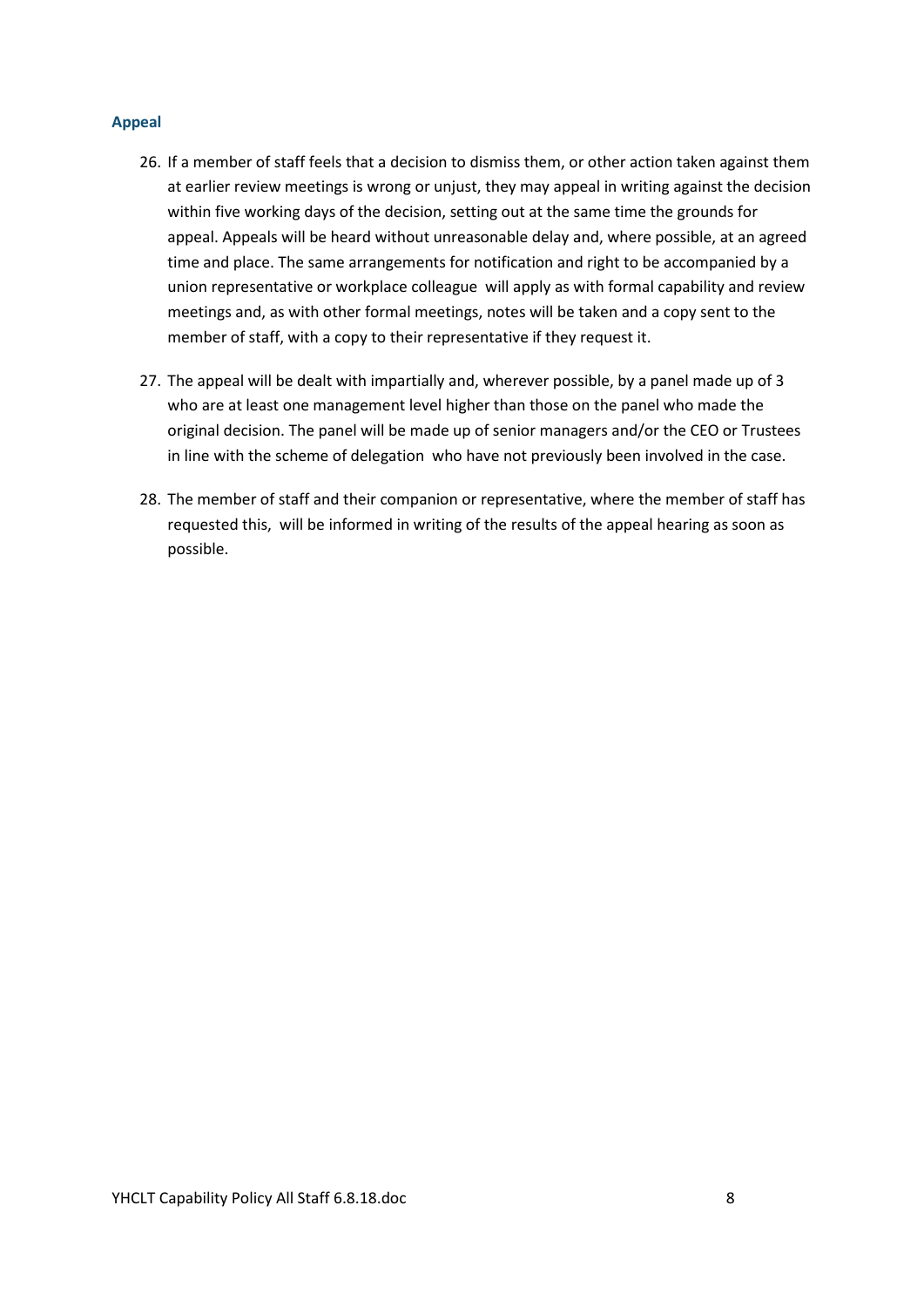#### <span id="page-8-0"></span>**General Principles Underlying This policy**

#### <span id="page-8-1"></span>ACAS Code of Practice on Disciplinary and Grievance Procedures

29. The policy will be implemented in accordance with the provisions of the ACAS Code of Practice.

#### <span id="page-8-2"></span>Confidentiality

30. The capability process will be treated with confidentiality.

#### <span id="page-8-3"></span>Consistency of Treatment and Fairness

31. The Trust committed to ensuring consistency of treatment and fairness. It will abide by all relevant equality legislation, including the duty to make reasonable adjustments for disabled members of staff. The Trust is aware of the guidance on the Equality Act 2010 issued by the Department for Education.

#### <span id="page-8-4"></span>Definitions

32. Unless indicated otherwise, all references to "member of staff" include Heads, CEO and centrally based staff.

#### <span id="page-8-5"></span>**Delegation**

33. Normal rules apply in respect of the delegation of functions by the Trustees, in line with the scheme of delegation.

#### <span id="page-8-6"></span>Grievances

34. Where a member of staff raises a grievance during the capability procedure the capability procedure may be temporarily suspended in order to deal with the grievance. Where the grievance and capability cases are related it may be appropriate to deal with both issues concurrently.

#### <span id="page-8-7"></span>Sickness

35. If long term sickness absence appears to have been triggered by the commencement of monitoring or a formal capability procedure, the case will be dealt with in accordance with the School's absence policy. It will be referred immediately to the occupational health service to assess the member of staff's health and fitness for continued employment and the appropriateness or otherwise of continuing with monitoring or formal procedure.